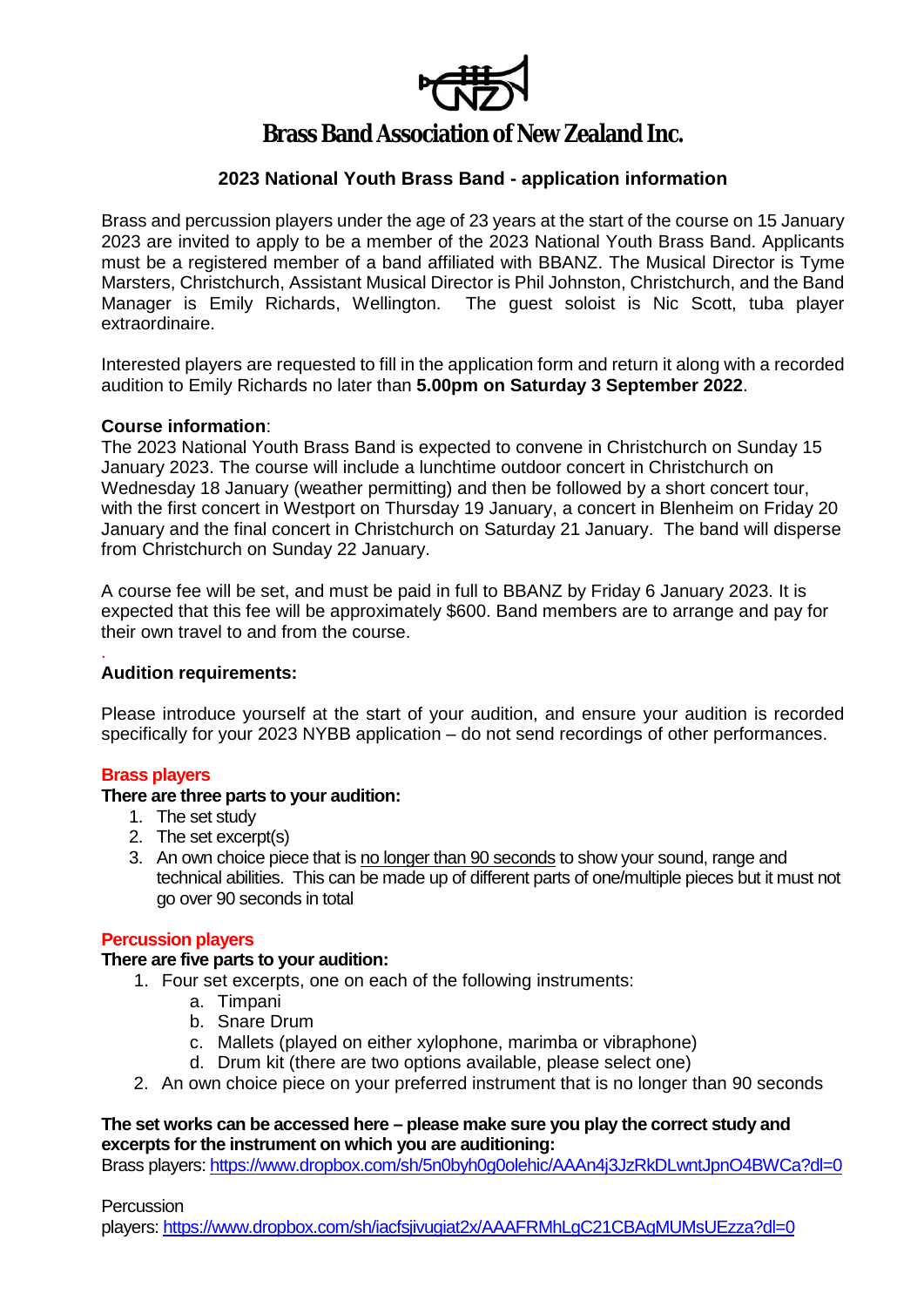## **Technical requirements and submitting your audition**

Please record with a decent recording device, as using an iPhone or similar may hide the true qualities of your playing. We would prefer your auditions to be uploaded to Google Drive. Upload your video to a folder (especially if it is multiple files) and share that folder wit[h nybb2023@gmail.com](mailto:nybb2023@gmail.com)

If you have any issues accessing the set pieces, email Emily Richards at [nybb2023@gmail.com](mailto:nybb2023@gmail.com)

Alternatively you can post a USB stick with your application to Emily Richards, 148 Tinakori Road, Thorndon, Wellington 6011. This will need to arrive by the Saturday 3 September deadline.

We recommend you do not email your audition as the quality of the recording is significantly reduced when sent via email, and may not show your performance at its best.

#### **Audition recordings must be in either.avi, .mov or .mp4 formats, no other format is acceptable.**

The application form is to be completed in full and be accompanied by a letter of recommendation from the Musical Director of your current band.

Please note that there is a blank form available on Dropbox (in the folder with the set work) for the Musical Director of your current band to complete – it is preferred that the letter of recommendation is completed on this form.

Please have this recommendation emailed to [nybb2023@gmail.com](mailto:nybb2023@gmail.com) or posted to Emily Richards at 148 Tinakori Road, Thorndon, Wellington 6011.

Your auditions, application form and letter of recommendation must all be received by **5.00pm on Saturday 3 September 2022**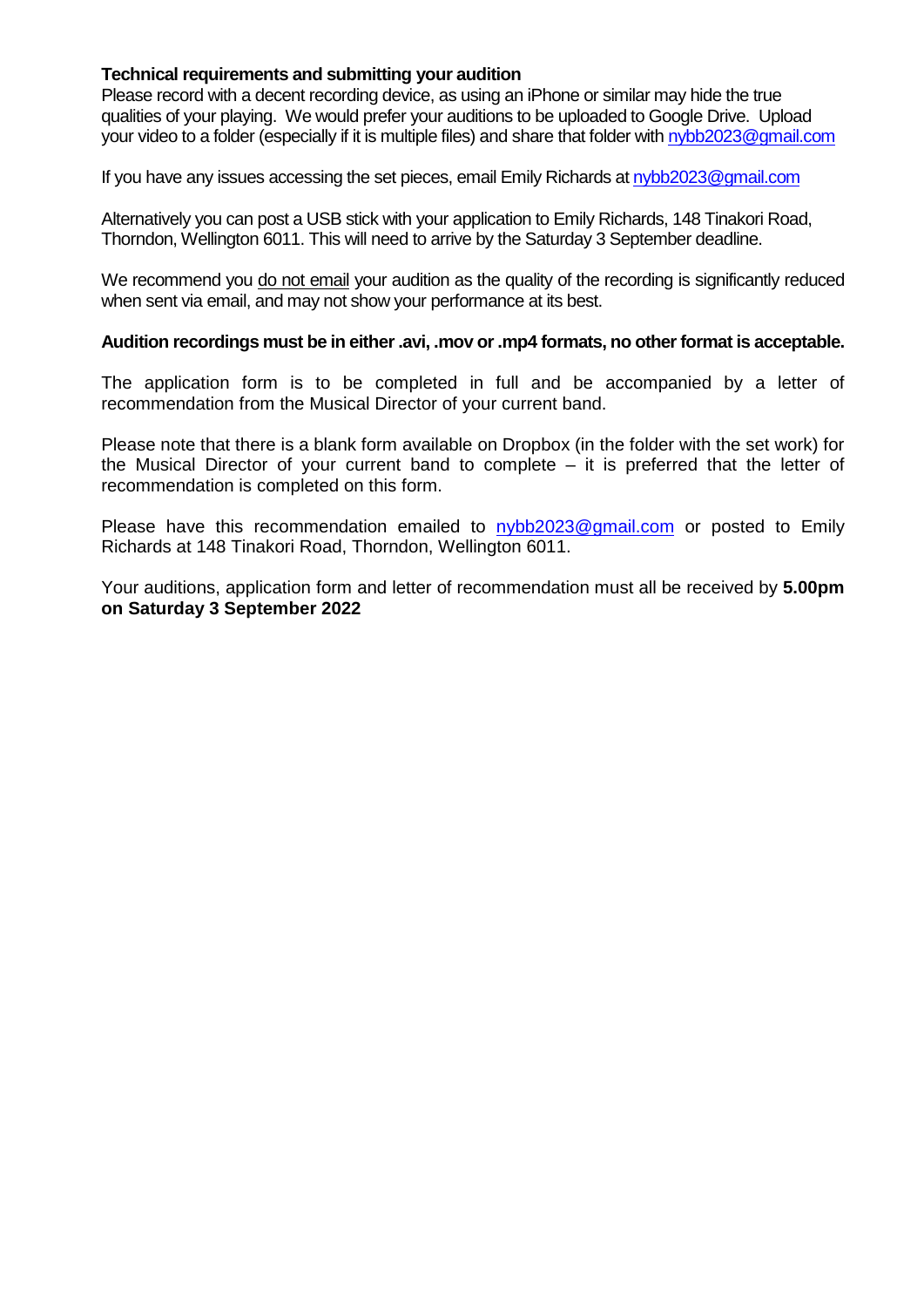

# **Brass Band Association of New Zealand Inc.**

**2023 National Youth Brass Band - application form**

| Full Name:                                                             | Date of birth: |
|------------------------------------------------------------------------|----------------|
| <b>Residential address:</b>                                            |                |
| Postal address: if different from residential                          |                |
| Mobile phone:                                                          | Email address: |
| Email address for parent/caregiver if you are under 18:                |                |
| Next of kin name and contact phone number:                             |                |
| <b>EITHER</b> Place and year of study (and subject, if at university): |                |
| <b>OR</b> Occupation (if not studying):                                |                |
|                                                                        |                |
| Instrument/s you are seeking selection on:                             |                |

BBANZ member band you are registered with:

Current position/seat in your registered band:

Tutor/s from whom you currently receive tuition (name and contact number):

Have you completed any performance grades/exams for the instrument/s you are seeking selection on? Please provide the name of the examining institution and highest qualification received.

Have you completed any theory performance grades/exams? Please provide the name of the examining institution and highest qualification received.

List your previous representative band experience, including the years you participated: (NYBB, NYO, NSSBB, National Youth Jazz Band etc)

List your solo or ensemble placing for the previous two National Contests:

List your solo or ensemble placing for the previous two District Contests:

Tell us about any other musical experience you have had: (Other instruments you play with confidence, school/community music groups you belong to, compositions you have written etc.)